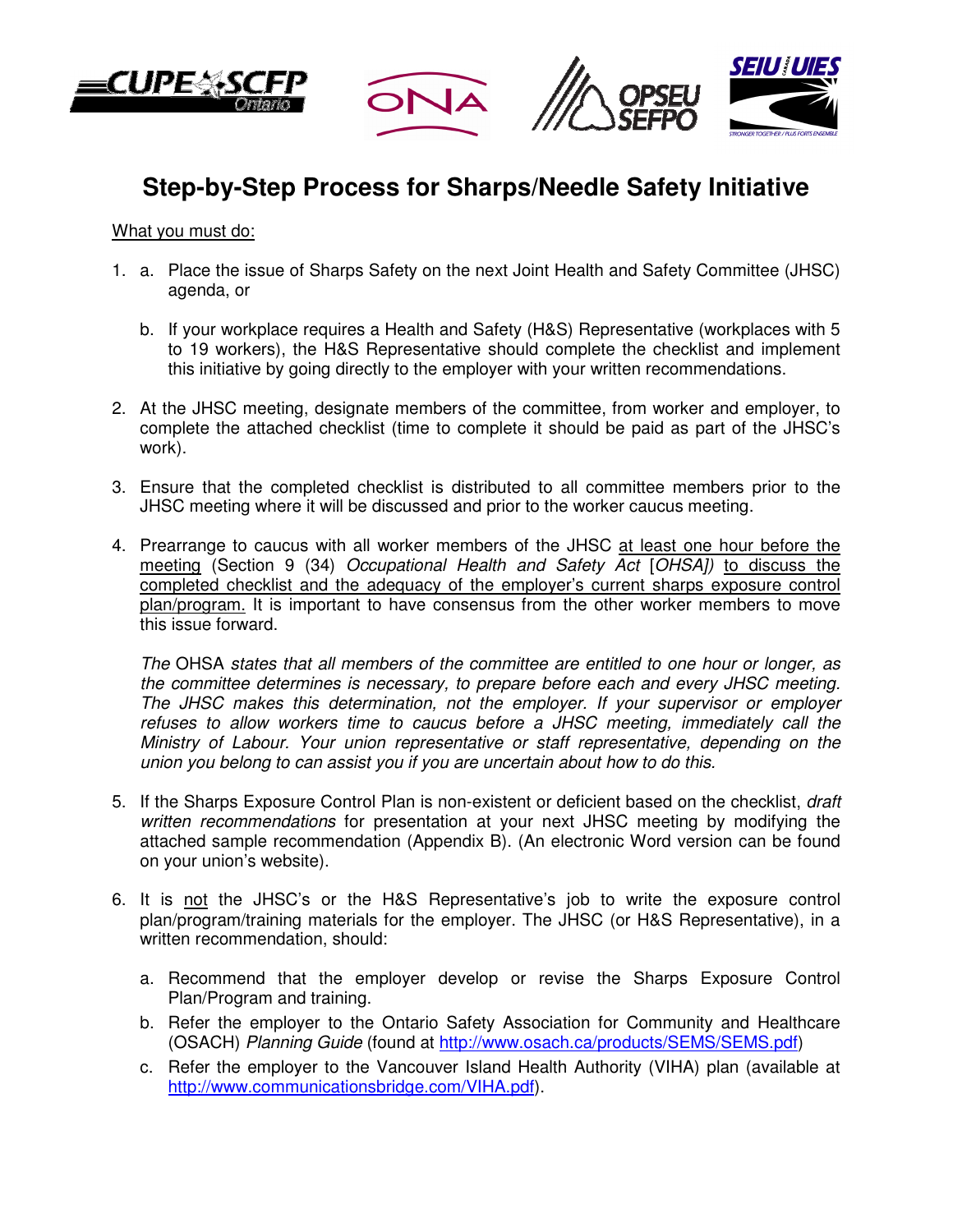Refer to the sample recommendation (found on your union's website). The JHSC (or H&S Representative) should also point out that the Public Services Health and Safety Association (PSHSA) formerly known as OSACH has representatives who can assist your employer.

- 7. Propose the recommendations at the JHSC meeting. If the JHSC as a whole cannot agree to make the recommendations to the employer, call the Ministry of Labour (MOL) with a formal union complaint (you must actually say it's a formal complaint). The Ministry of Labour's phone directory for regional offices can be accessed at http://www.labour.gov.on.ca/english/about/reg\_offices.html). Explain that your committee cannot resolve this issue and, as a result, unsafe working conditions persist. NB: The "employer" is usually the Chief Executive Officer (CEO) or someone the CEO has appointed to handle all JHSC recommendations.
- 8. If the JHSC agrees to forward the written recommendations as per the OHSA, your employer has 21 days to respond to the written recommendations, including providing a timeframe for implementation of the recommendations and providing reasons for any recommendations the employer does not accept. (Section 9(20) & (21) of the OHSA or Section 8 (12) for workplaces with a H & S Representative).
- 9. If the employer's 21-day response will not resolve your concerns as identified in the recommendations in whole or in part, call the MOL.
- 10. When you call the MOL, inform them that your JHSC (or H&S Representative) has been unable to resolve the issue so workers continue to be at risk. Explain that you have tried to get the employer to develop an exposure control plan/program/training with adequate occupational health and safety provisions.

Also, provide the MOL with examples of any unsafe situations that you are aware of, such as:

- a. Inadequate exposure control plan/program (inadequate or no attention to worker health and safety).
- b. A plan that was developed without consulting the JHSC (or H&S Representative).
- c. Employer will not replace conventional sharp devices with safety-engineered devices.

Let the MOL know that the employer is doing little or nothing to resolve the problem. Being more specific at the time of the call will help the MOL understand the urgency.

- 11. If your call to the MOL does not resolve your concerns, immediately advise your union representative or staff representative, depending on the union you belong to, to determine options which may include:
	- a. Filing grievances if your collective agreement permits.
	- b. Filing an appeal of an unsatisfactory MOL decision (30-day time limit).